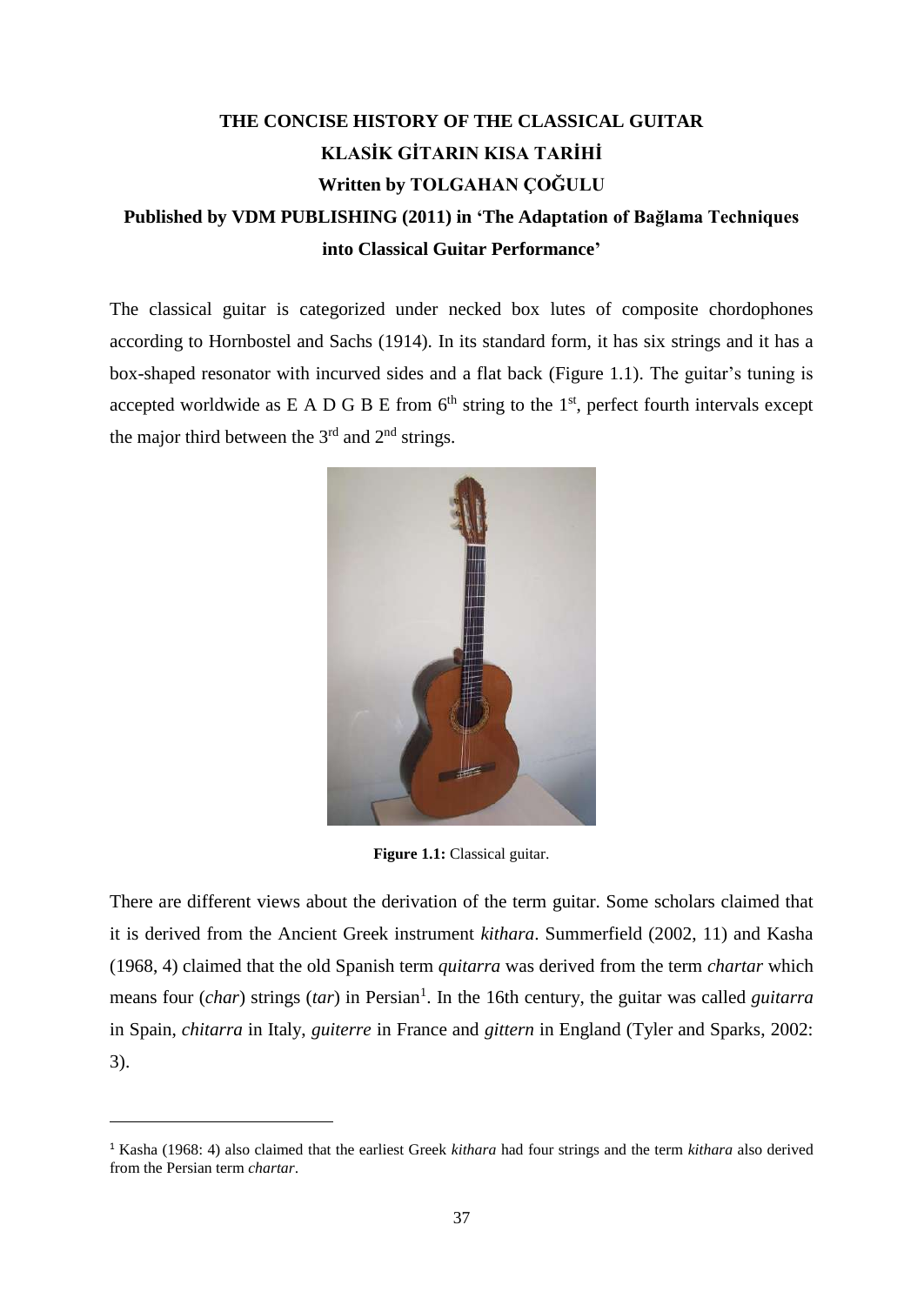The classical guitar is a member of the vast necked lute family that originated in Asia, Europe and Africa continents. The classical guitar evolved in the Western boundary of this region, the Iberian Peninsula. Some of the early antecedents of the guitar are listed by Graham Wade as follows (2001: 13):

"Thus the history of lute/guitar type plucked chordophones goes back hundreds of years. Among ancestors of the established instrument forms known today can be included lyres and harps (mentioned in the old Testament), the long-necked lutes of Mesopotamia, various kinds of stringed instruments depicted in both ancient Babylonian and Egyptian art, and the Hittite stone carvings of three thousand years ago found at Alaca Höyük, in Turkey."

There are two sources that brought some types of necked lutes to the Iberian Peninsula: The Roman Empire from the North and the Moors from the South. According to Kasha (1968, 9) and Summerfield (2002, 12), Romans brought necked lutes to the Iberian Peninsula during their colonization era. The Moorish presence in the Iberian Peninsula between 711-1492 had a strong cultural influence in Spain. Jahnel (2000: 22) listed the necked lutes of the  $8<sup>th</sup>$  and  $9<sup>th</sup>$ century Spain as follows:

"In the 8th and 9th centuries in Spain the existence of different lute types can be accepted with certainty. Not only the various Sassanian short-necked lutes and the Arabic *al' ud*, but also the narrow *rebab* and the long-necked *tanbur* types entered Spain and Southern Italy and spread rapidly."

These instruments have influenced the evolution of the  $14<sup>th</sup>$  and  $15<sup>th</sup>$  century necked-lute instruments in the Iberian Peninsula such as the lute, the vihuela and the guitar.

In the Middle Ages one piece of significant evidence about the ancestors of the guitar was found in the miniatures of the *Cantigas de Santa Maria* manuscript in 13th century. In these miniatures, there were two kinds of guitars: *la guitarra morisca* (the Moorish guitar) and *la guitarra Latina* (Latin guitar). Summerfield (2002, 12) described *la guitarra Latina* as follows: "The *guitarra Latina* had a flat back as has the modern guitar, and the soundboard had one hole over which the strings passed. It was used for playing chords and was a forerunner of the vihuela."

In the  $15<sup>th</sup>$  and  $16<sup>th</sup>$  centuries, the lute and vihuela were very influential in the construction and the repertoire of the guitar. The lute is a necked lute with a pear-shaped resonator and with six strings (one single and five courses), generally tuned in G C F A D G from  $6<sup>th</sup>$  string to the 1<sup>st</sup> (Grout and Palisca, 1996: 221; Serrano and Whitehead, 2008: 9), which is very close to the modern guitar's tuning except for the major third interval between the fourth and third string. Additional strings or courses were inserted in time and different kinds of lutes such as the *theorbo* and archlute have emerged. In the Renaissance era (ca. 1450-1600), the lute had its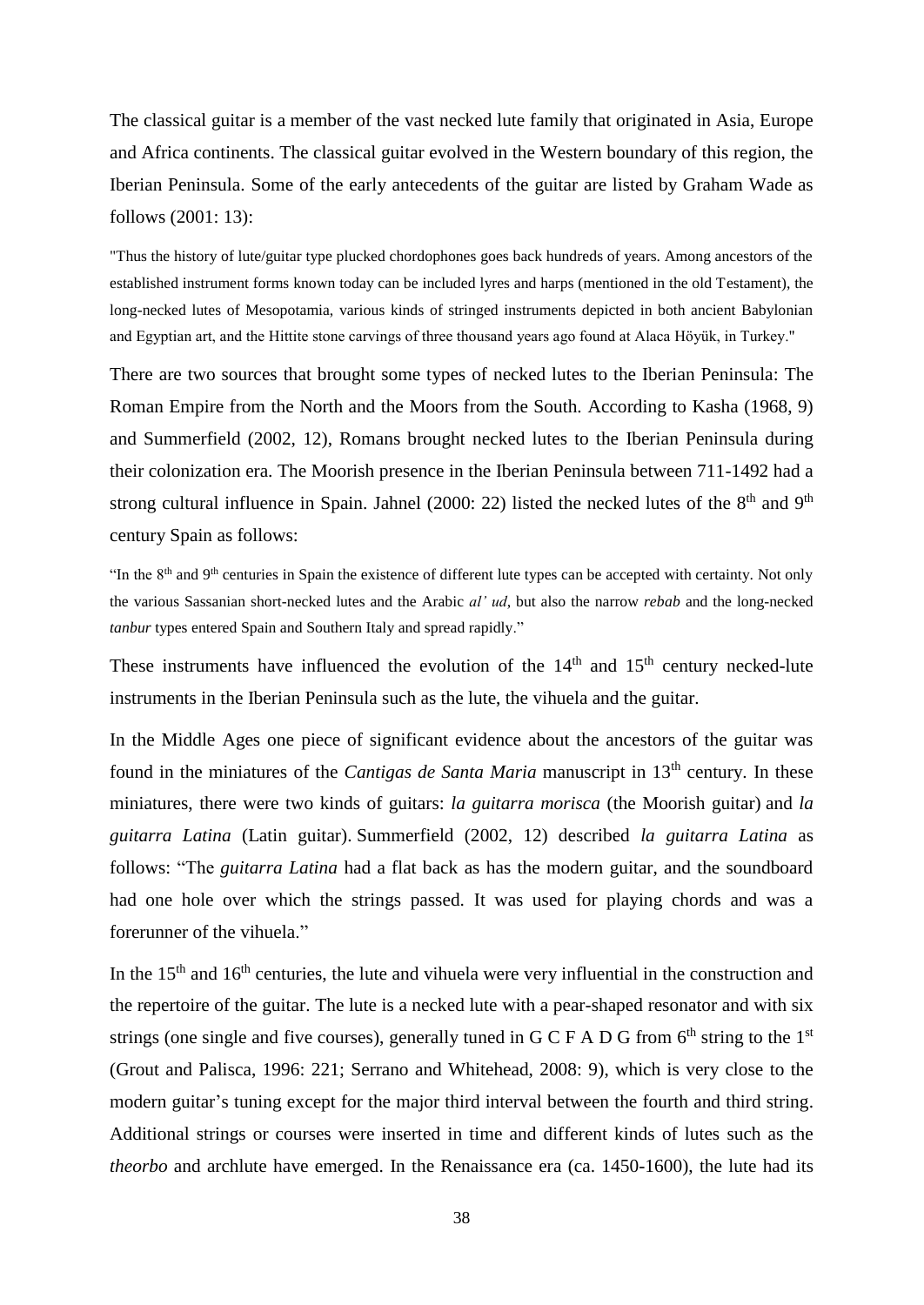golden age. Some of the famous lutenists of the era were John Dowland, Francis Cutting, John Johnson, Thomas Robinson, Robert Dowland, Melchiore de Barberiis, Antonio Rotta, and Francesco da Milano.

The first collection of pieces for the lute is Francesco Spinacino's *In Tabulatura de Lauto* published in 1507. Until the end of the 18<sup>th</sup> century; the lute and guitar were notated in tablature systems (Wade, 2001: 18). In the various tablature systems, the notes are indicated by the numbers or letters which show the fret number that the note will be played. These numbers or letters are placed on four to six-lined staves, each line indicating a string. The rhythms are shown above the staff by note values. The lutes popularity declined in the  $18<sup>th</sup>$ century. One of the important reasons was the invention and popularity of the pianoforte.

The vihuela was also named *vihuela de mano* which means that it is played with the fingers. Other types of vihuelas were *vihuela de penola* (played with a plectrum) and *vihuela de arco* (played with a bow). The *vihuela de mano* has six courses of strings. It's tuning was same as the lute, G C F A D G<sup>2</sup> from  $6<sup>th</sup>$  string to the 1<sup>st</sup>. In the 16<sup>th</sup> century, the vihuela was considered a separate instrument from the guitar (Tyler and Sparks, 2002: 3):

"The still larger, six-course, lower-range, figure-8-shaped Spanish *vihuela de mano*, and its Italian counterpart, the *viola da mano*, were not considered guitars. Indeed, as will be seen, all available evidence from the sixteenth century indicates that the guitar had its own separate and distinct character, function, tunings, and repertory, and that sixteenth-century players, theorists, and composers regarded the vihuela not as a guitar but as a figure-8 shaped Spanish equivalent of the lute."

According to Summerfield (2002, 12), the vihuela and lute had ten or eleven frets. Some of the famous vihuelists of the era were Luis Milán, Alonso Mudarra, Luis de Narváez, Enriquez de Valderrabano, Diego Pisador, Miguel de Fuenllana, Francesco de Milano, Scipione Cerreto and Esteban Daza. Some of these vihuelists' pieces were also published. Luis Milán wrote a vihuela method called "*Libro de música de vihuela de mano intitulado El maestro*" in 1536.

The four-course guitar was a small (about one-third the size of a modern Classical guitar), figure-8-shaped, treble-range instrument (Tyler and Sparks, 2002: 3). It was tuned as G C E A or F C E A from  $4<sup>th</sup>$  course to the  $1<sup>st</sup>$  course according to Juan Bermudo (1555). In the books of Alonso Mudarra, Miguel de Fuenllana and Melchiore de Barberii, the four-course guitar scores were available. Noad (2002, 4) argued that the four-course guitar was less sophisticated than the vihuela and used as an accompaniment to dances with strumming techniques

 $\ddot{\phantom{a}}$ 

<sup>&</sup>lt;sup>2</sup> These pitches were not standard in those times. For example, vihuelist Luis Milan claimed that the top string should be tuned "as high as it will go" (Noad, 1974: 12).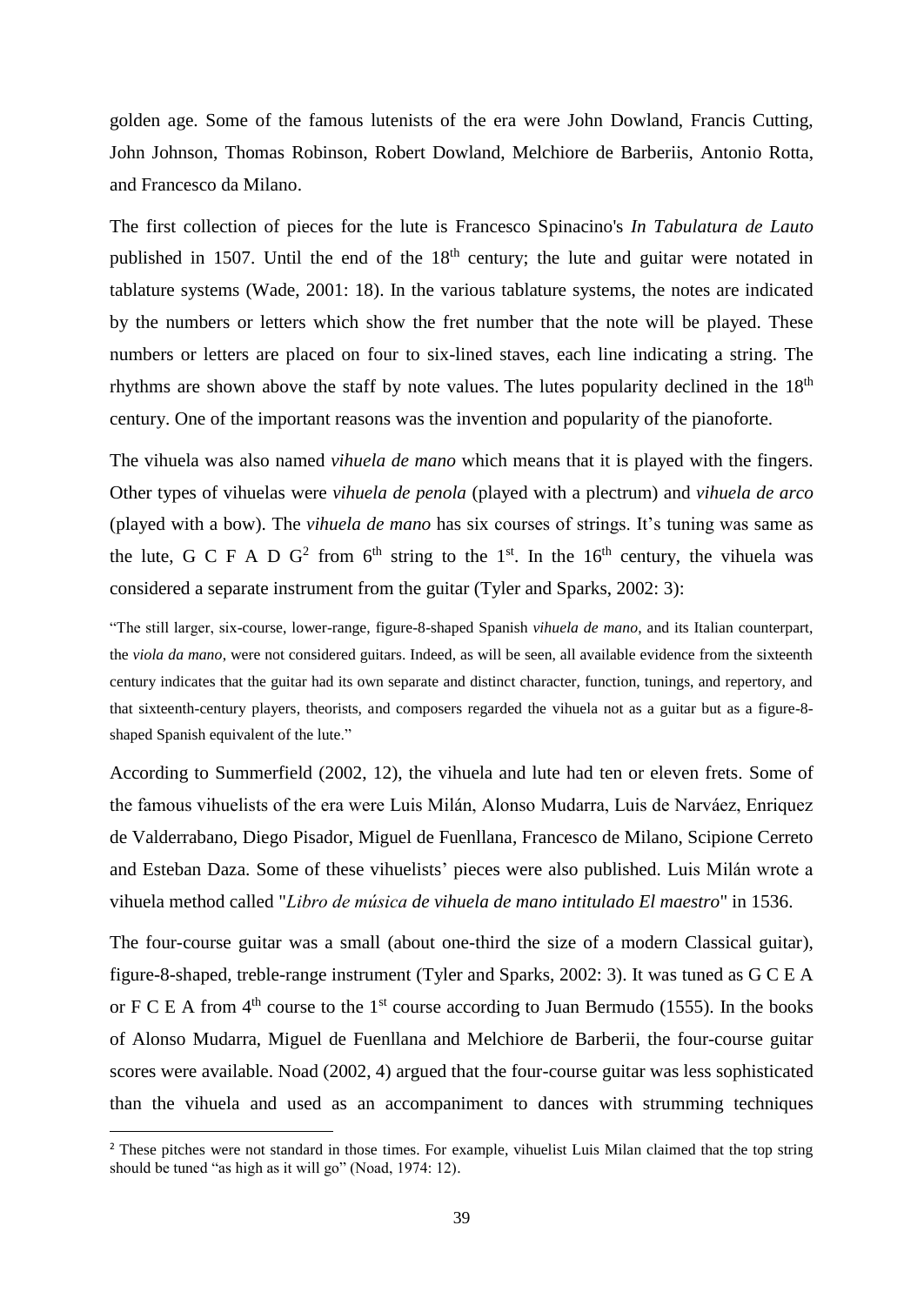(*rasgueado*). But Tyler and Sparks (2002: 12) mentioned that in France, the four-course guitar flourished more than other countries:

"And not only was there far more of it, but the French repertory was considerably more varied, comprising fantasias, intabulations of vocal music, songs to the guitar, and dance music, all composed in a style that involved a much greater degree of ornamental passagework than is found in the Spanish sources."

The four-course guitar was played by the guitarists such as Simon Gorlier, Guillaume Morlaye, Gregor Brayssing, and Adrien le Roy. According to Tyler (URL-2), the four-course guitar continued to be used for playing popular music throughout the  $17<sup>th</sup>$  and  $18<sup>th</sup>$  centuries.

In the Baroque era (ca. 1600-1750), the five-course guitar, which is also called 'Baroque guitar' or 'Spanish guitar,' was widely played and the vihuela's popularity has declined. According to Tyler (URL-3), despite the five-course guitar-like instruments were being played from the end of the  $15<sup>th</sup>$  century, they become popular in the Baroque era. In Juan Carlos Amat's *Guitarra Espanola de cinco ordenes* in 1596, the five-course guitar was tuned as A D G B E, the tuning of the modern guitar from  $5<sup>th</sup>$  string to the 1<sup>st</sup> (Turnbull, 1974: 13). Some of the famous Baroque guitarists were Joan Carles Amat, Luis de Briceno, Giovanni Paolo Foscarini, Francesco Corbetta, Giovanni Battista Granata, Robert de Visee, Gaspar Sanz, Francisco Guerau, François Campion, François le Cocq, Remy Médard, Angelo Michele Bartolotti, and Santiago de Murcia.

Wade (2001: 35) described two different styles for the Baroque guitar as follows:

"As always the guitar was torn between two aspects of its technique, the *rasgueado* strumming style, suitable for song accompaniment and relatively easy to learn and the playing of interweaving lines (known as *pizzicate* or *punteado*), which demanded more sophisticated musical skills."

More than a hundred Italian, French and Spanish volumes were published in the three playing styles of the Baroque period between 1600-1750: plucked style, strummed style and the mixed style (Bordas and Arriaga, 1991-1992: 83). According to Andia (URL-4), the need for the fifth string is due to the prevalence of the rasgueado technique: "Because one needed well a new instrument better adapted to the new writing in chords which was essential gradually in Baroque esthetics under the influence of musicians like Caccini or Peri." The mixed style was developed especially by composers such as Giovanni Paolo Foscarini, Francesco Corbetta, Gaspar Sanz and Robert de Visee and many genres of Baroque music such as suites, various dance forms, *toccata*s, *passacaglia*s were composed for the Baroque guitar.

A notation system called *alfabeto* was used for guitar in the late 16<sup>th</sup> and 17<sup>th</sup> centuries. In this system the chords were shown by the letters or symbols and they were placed above the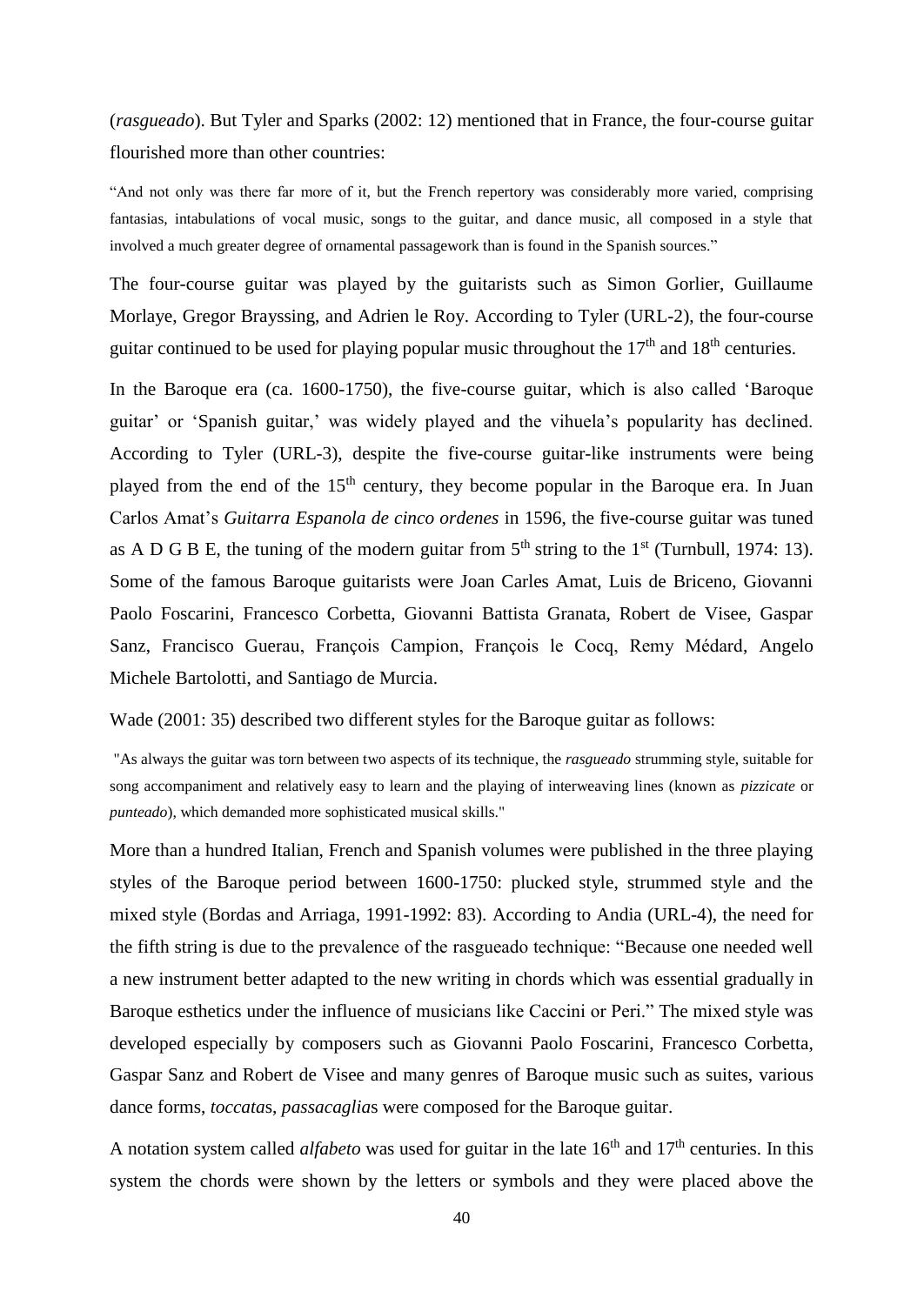melody notes. This system was the predecessor of the chord symbols of the  $20<sup>th</sup>$  century popular music notation system. In the  $17<sup>th</sup>$  century, there were over 250 Italian sources of vocal music with guitar *alfabeto* accompaniment (Tyler and Sparks, 2007: 49). The frets of the lutes, vihuelas and four-course and five-course guitars were made of gut and tied around the fretboard. There are different views about the numbers of the frets<sup>3</sup>.

The second half of the  $18<sup>th</sup>$  century can be seen as a transition period to the six-string modern guitar. Wade's research (2001: 63-64) on the different guitar types between 1750-1815 shows that there were five-course, six-course, seven-course and six string guitars. According to Turnbull and Sparks (URL-5), the earliest known six-course guitar is Francisco Sanguino's, which was made in 1759, and the luthiers in Marseilles and Naples were making six single string guitars by 1785. Some of the well-known guitarists of the era were Padre Basilio and Federico Moretti. The teacher of Dionisio Aguado, Pedro Basilio was one of the first to play the classical guitar with finger nails (Tyler and Sparks, 2002: 231). Dionisio Aguado praised Moretti's skill as follows (Wade, 2001: 71): "Don Federico Moretti was the first to begin to write guitar music in a manner in which two parts were separated, one part for the melodic line, the other for the accompaniment."

In this period Italian composer and cellist Luigi Boccherini (1743-1805) is important for his compositions for the guitar. He adapted several of his quintets by including the guitar. It was in this period that the tablature system was slowly abandoned from guitar scores and staff notation became widespread (Sparks, 2002: 14).

According to Summerfield (2002: 14), "The years 1800 to 1980 were to see a gradual development of the instrument in three main areas. These were the guitarist's technique, the guitar's repertory and the construction of the instrument."

The first half of the  $19<sup>th</sup>$  century can be analyzed as the guitar's golden age with a generation of composer guitarists including Fernando Sor (1778-1839), Mauro Giuliani (1781-1829), Ferdinando Carulli (1770-1841), Dionisio Aguado (1784-1849), and Matteo Carcassi (1792- 1853). Although this period can be regarded as the romantic era, the style of these composer

 $\overline{a}$ 

<sup>&</sup>lt;sup>3</sup> According to Turnbull (1991: 15), "the guitar had about eight for plucked music and as few as four if it was simply a case of strumming chords." The four-course guitar has eight to ten gut frets according to Tyler (URL-2), and four to eight frets according to Summerfield (2002, 12).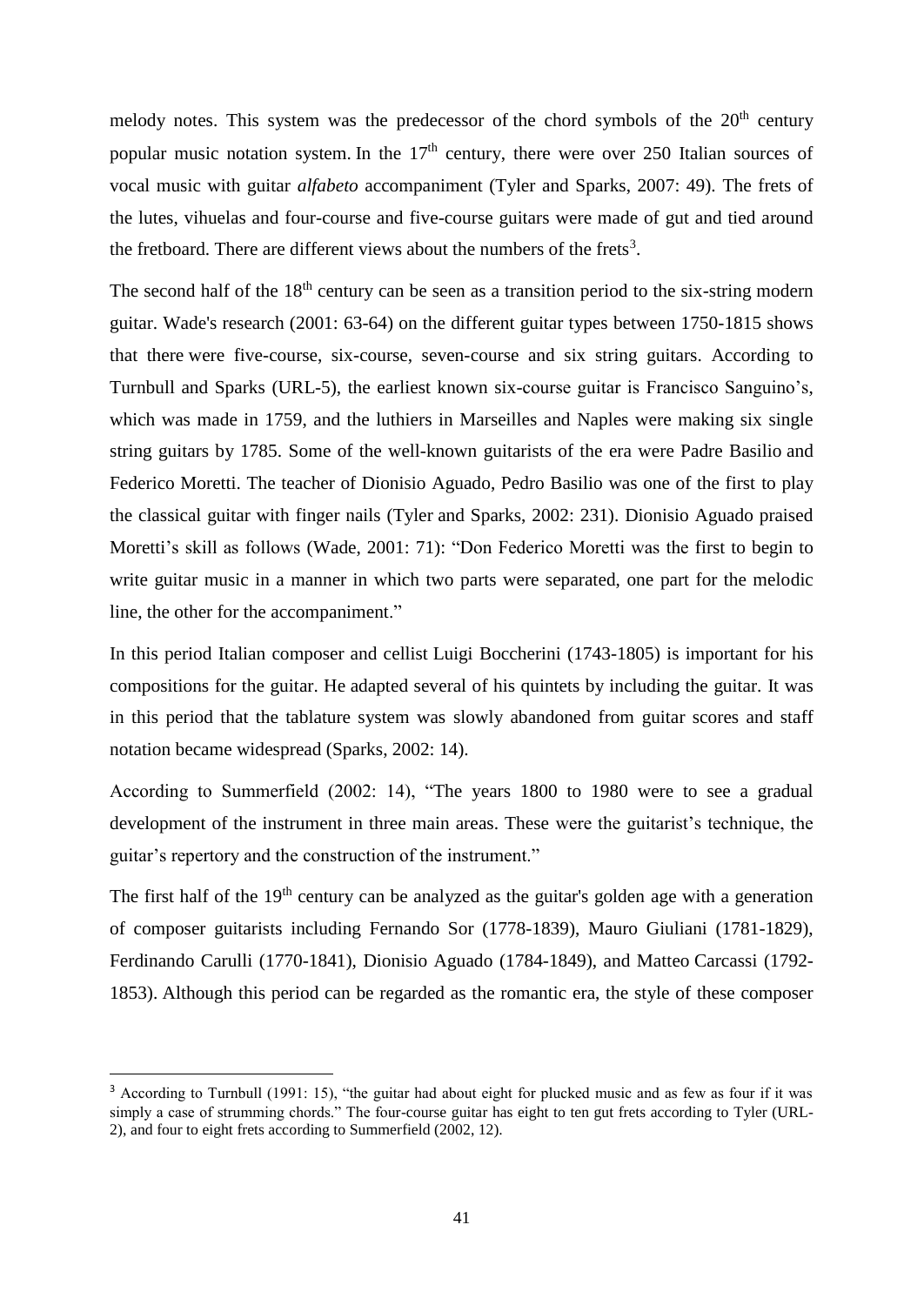guitarists was mostly classical (Noad, 1976: 6). These guitarists have influenced the history of classical guitar with their compositions, performances and guitar methods.

Giuliani for example, composed many concertos, etudes, sonatas, variations and dances for the guitar and most of them are still in the repertory of many guitarists in the early  $21<sup>st</sup>$ century. Sor, not only composed many important pieces for classical guitar, but also composed symphonies, ballets and operas. Aguado's *Escuela de Guitarra* published in 1825 was a significant guitar method which included instructions about playing with the fingernails in contrast to Sor's playing style without nails. Carulli composed more than 400 pieces for guitar and his guitar method op. 27 is still used in modern conservatories. Carcassi's 25 melodic and progressive etudes op. 60 are significant pedagogic pieces. Some other guitarists from the first half of the  $19<sup>th</sup>$  century were Francesco Molino (1775-1847), Anton Diabelli (1781-1858), Nicolo Paganini (1782-1840), Luigi Legnani (1790-1877), Johann Kaspar Mertz (1806-1856), Simon Molitor (1766-1848), and Giulio Regondi (1822-1872).

In the second half of the  $19<sup>th</sup>$  century, Spanish luthier Antonio de Torres (1817-1892) gave the guitar its modern shape with its "specific structure, string length, fan-strutting beneath the front of the instrument, overall proportions, types of wood used, quality of tone etc." (Wade, 2001: 94). There were also different kinds of less popular guitars such as lyre guitar, *doppelgitarre* (double-necked), guitar with seven or eight strings and *decacorde* (10-string guitar) in this period (Randel, 2003: 371; URL-6). The guitar's golden age couldn't last in the second half of the 19<sup>th</sup> century. One of the main reasons was the popularity of pianoforte with its higher volume and larger octave range. According to Summerfield (2002: 11), other reasons were the lack of compositions written for the guitar by the great composers of the period, the lack of volume of the 19<sup>th</sup> century small-bodied guitars and the prejudices against guitar due to its use in folk music.

The important guitarists of the era were Napoleon Coste (1806-1883), Julian Arcas (1832- 1882), José Ferrer (1835-1916), and Francesco Tarrega (1852-1909). Tarrega is an important figure for classical guitar history because of his compositions, transcriptions, and methods. According to Noad (2002: 4), "It was really thanks to Francisco Tarrega that public interest was again awakened." He expanded the classical guitar repertoire with many transcriptions from Chopin, Beethoven, Mendelssohn etc. His technical instructions about the left-hand and right-hand techniques, his development of the rest stroke technique, his use of foot stool and decision to rest the guitar on the left thigh strongly influenced the next generations. He advocated playing without finger nails like Fernando Sor. He was also a very important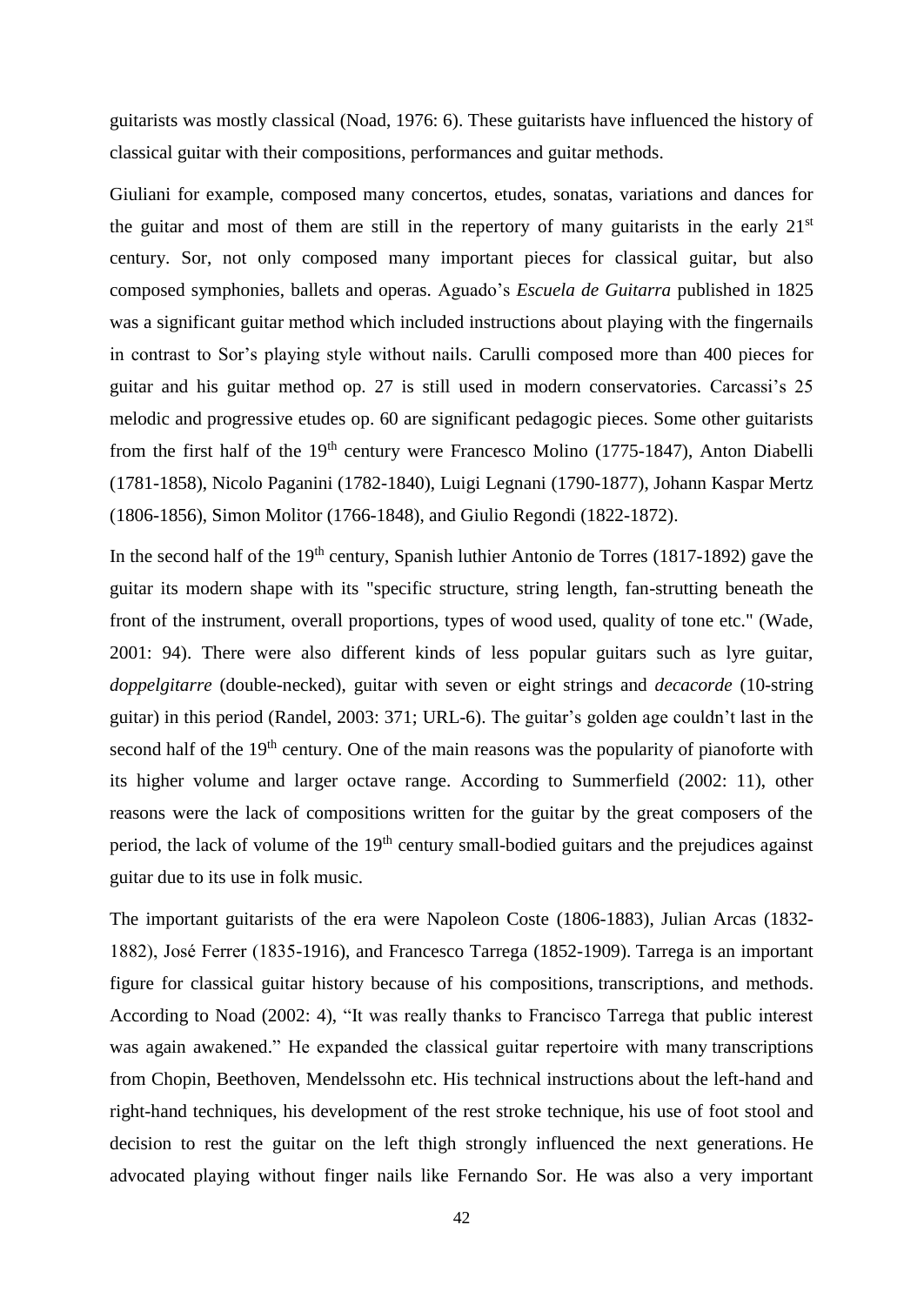teacher. Some of his students were Emilio Pujol, Miguel Llobet, Maria Rita Brondi, and Daniel Fortea (Noad, 1986: 12).

In the 20th century, the most influential figure of the classical guitar history was Andres Segovia (1893-1987). As Tarrega had done previously, Segovia expanded the repertoire with his transcriptions of several composers' pieces. Unlike Tarrega, Segovia asked important composers such as Federcio Moreno Torroba, Manuel Ponce, Heitor Villa Lobos, Joaquin Turina, Mario Castelnuovo-Tedesco, Joaquin Rodrigo to compose for the classical guitar and many pieces entered the repertoire. Segovia played his recitals worldwide and made the classical guitar popular all around the world. Segovia was also an important teacher. Segovia's pupils such as Karl Scheit, Abel Carlevaro, Ida Presti, Alexandre Lagoya, Narciso Yepes, John Williams, and Alirio Diaz formed a significant guitarist generation. Segovia made several recordings starting from 1927. Segovia also criticized Tarrega's perspective of not using finger nails and he advocated the combination of nail and flesh to play the guitar. Segovia had also an impact on the strings of the classical guitar. In 1947, Danish luthier Albert Augustine copyrighted the use of nylon strings with the support of Andres Segovia instead of gut treble strings (Wade, 2001: 132).

Tarraga's pupil Emilio Pujol (1886-1980) was also an important guitarist in expanding the repertoire. He has researched many  $16<sup>th</sup>$  and  $17<sup>th</sup>$  century vihuela and lute pieces and arranged, performed and published pieces by Milan, Narvaez, Mudarra, Pisador, Fuenllana, Valderrabano, Besard, Sanz, de Visee, Corbetta, Roncalli, Santiago de Murcia, J. S. Bach etc (Wade, 2001: 114). Some of the other important guitarists and composers of the first half of the  $20<sup>th</sup>$  century were Miguel Llobet (1878-1938), Agustin Barrios Mangoré (1885-1944), Regino Sainz de la Maza (1896-1981), and Joaquin Rodrigo (1901-1999). Barrios was one of the first classical guitarist that make commercial recordings starting from 1913 (Wade, 2001: 111).

John Williams (b.1941), Manuel Barrueco (b.1952), Pepe Romero (b.1944), and Julian Bream (b.1933) were some of the eminent performers of the late  $20<sup>th</sup>$  and early  $21<sup>st</sup>$  centuries. Julian Breams' performance of Benjamin Britten's "Nocturnal After John Dowland" in 1964 and his album '20<sup>th</sup> Century Guitar Music' by contemporary composers in 1966 were examples of the significant turning points for the contemporary classical guitar repertoire which make use of various timbres, effects, colors, complicated rhythms, a vast array of dynamic markings, extended techniques, new notation system, various *scordatura*'s etc. Many contemporary pieces were written for Bream.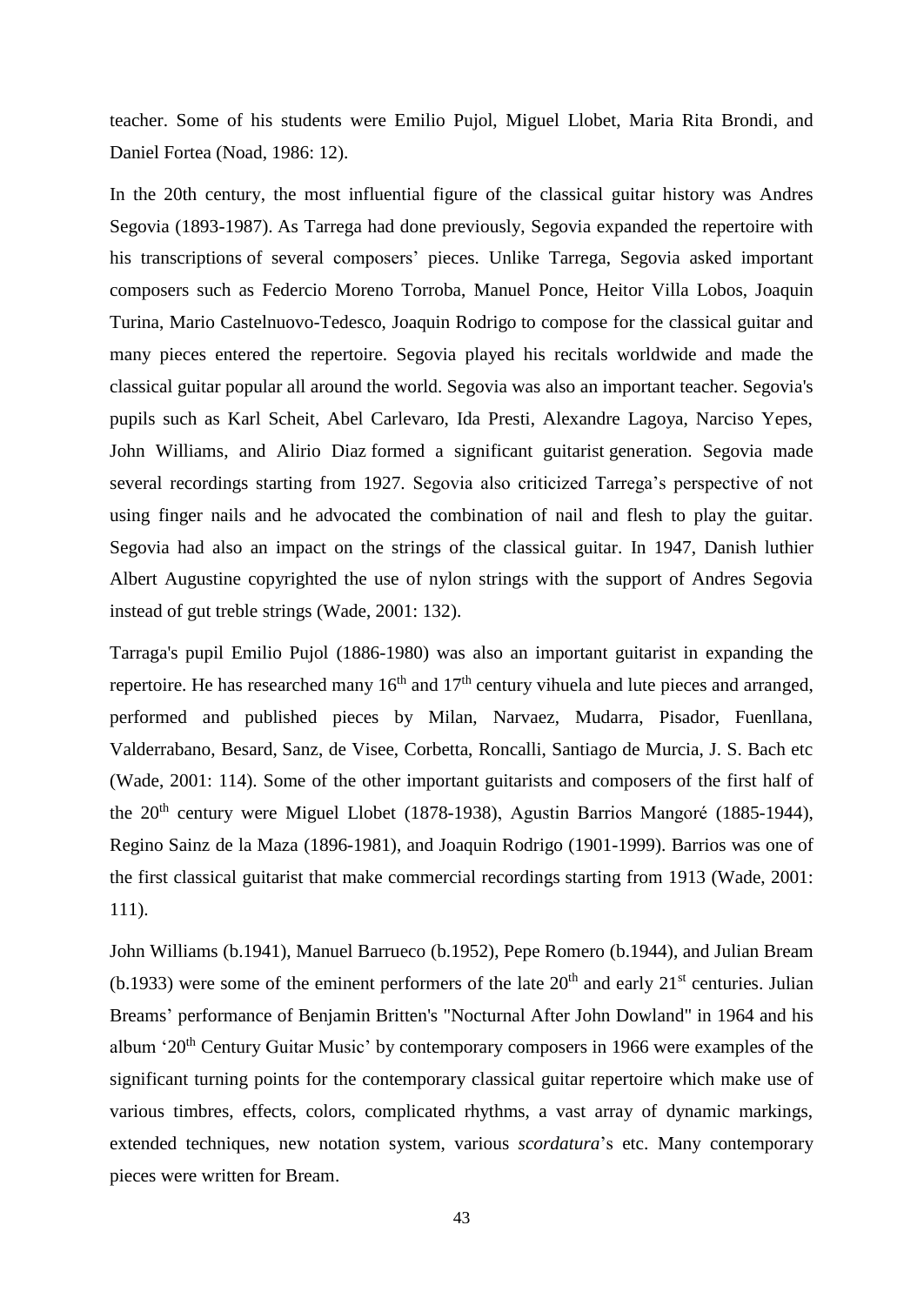The importance of composer guitarists continued in the late  $20<sup>th</sup>$  and early  $21<sup>st</sup>$  centuries with important figures such as Leo Brouwer (b.1939), Dusan Bogdanovic (b.1955), Nikita Koshkin (b.1956), Sergio Assad (b.1952), Paulo Bellinati (b.1950), Carlo Domeniconi (b.1947), Roland Dyens (b.1955) and Andrew York (b.1958). Some of the famous non-guitarist composers of the classical Western music that composed pieces for the classical guitar in the 20<sup>th</sup> century are Elliott Carter, Michael Tippett, Darius Milhaud, Benjamin Britten, Luciano Berio, Ernst Krenek, Maurice Ohana, Goffredo Petrassi, Alberto Ginastera, Peter Maxwell Davies, Toru Takemitsu, Brian Ferneyhough, Giacinto Scelsi and William Walton.

By the early  $21<sup>st</sup>$  century, the classical guitar became very popular throughout the world. There are many festivals, competitions, recitals, masterclasses, methods, scores, guitar duos, trios, quartets, orchestras etc. The number of compositions for the classical guitar by nonguitarist or guitarist composers has increased drastically. The teaching has become systematic and many good performers have been educated through this system. Developments in classical guitar making have resulted in guitars with more volume and better sound.

## **A Concise History of the Classical Guitar in Turkey**

Until the end of the 1970s, there existed no academic institutions in Turkey with a classical guitar department. Therefore, the historical approach can be divided into two periods: a preconservatory period before 1977 and the academic period after 1977. In the pre-conservatory period, some teachers were giving classical guitar lessons privately. One of these teachers was Andrea Paleologos (1911-1997), who was active in classical guitar education in Turkey until 1964. He was also one of the few performers to give classical guitar recitals in Turkey between 1931 and 1942. Some of his students were Can Aybars, Mario Parodi, Ziya Aydıntan, Sava Palasis, Savaş Çekirge, Misak Torosyan, Mutlu Torun, Raffi Arslanyan, Harun Batırbaygil (Kanneci, 2001: 18). These players started to give recitals and teach and the classical guitar became more known in Turkey.

Ziya Aydıntan was the first to form a guitar orchestra and write a classical guitar method in Turkey. Other guitarists of the pre-conservatory period were İrkin Aktüze, Yüksel Koptagel, İhsan Turnagöl. Yüksel Koptagel published his compositions in 1958 in Germany and those pieces were one of the first compositions for classical guitar in Turkey (Kanneci, 2001: 19).

The academic period started with the opening of a classical guitar department at Mimar Sinan University State Conservatory in 1977. Well-known Italian guitarist Carlo Domeniconi was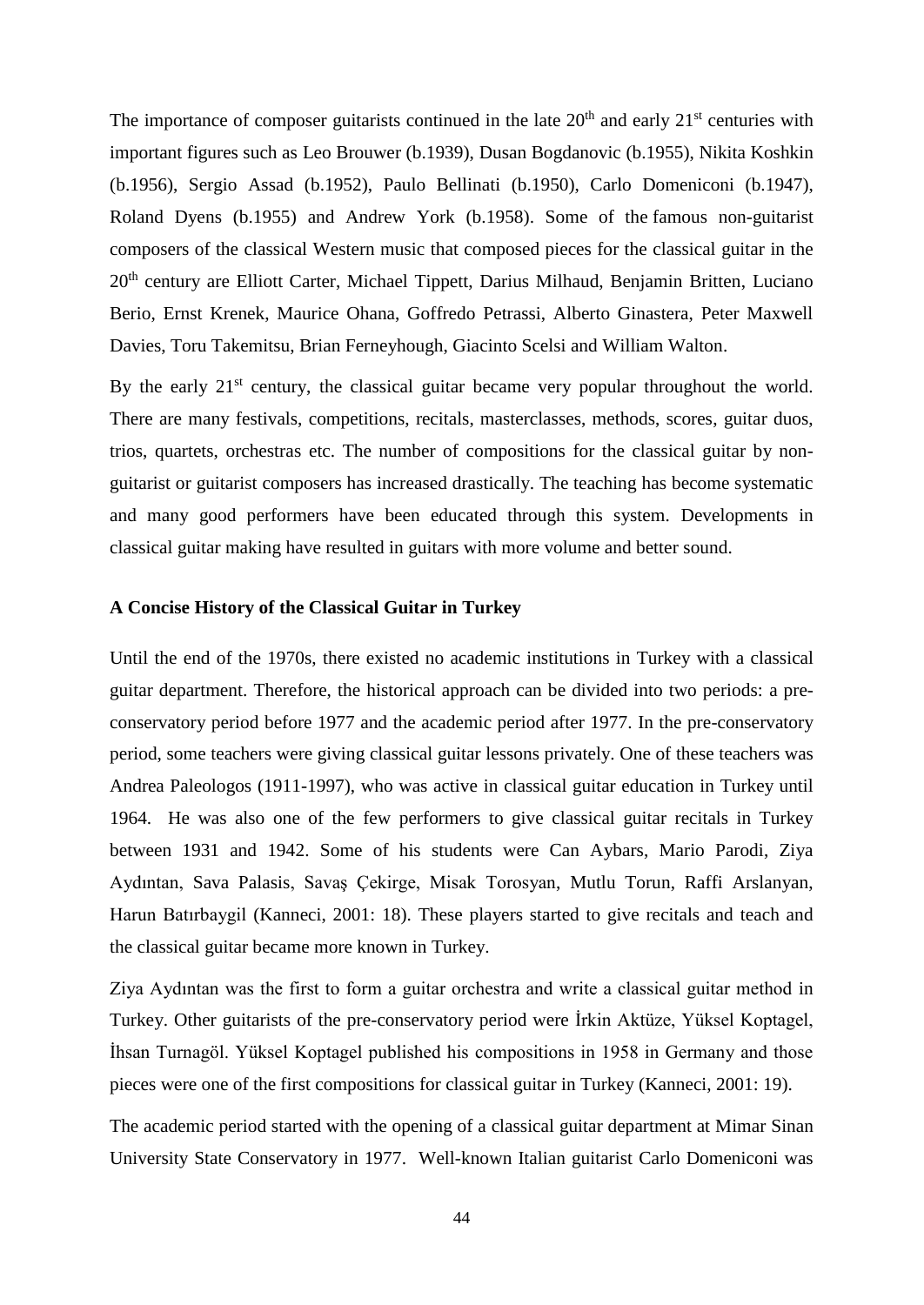the teacher in this department for two years. After Domeniconi, Ertan Birol became the teacher. The first student who graduated from this department was Erdem Sökmen who founded the classical guitar department at the Istanbul University State Conservatory in 1985.

Ahmet Kanneci founded the classical guitar department at Hacettepe University in 1985, Bilkent University in 1986, Anadolu University in 1990. Bekir Küçükay in 1985, Yıldız Elmas in 1983 founded the departments at Gazi University and Marmara University respectively. During the 1980s, the few recitals were played mostly by Ahmet Kanneci and Bekir Küçükay.

After the 1980s classical guitar competitions in Turkey motivated many guitarists to compose their own compositions. The first one was organized in 1983, called 'National Guitar Music Composition Contest.'

Since the 1980s, classical guitarists have launched performance careers on standard repertoire as well as creating their own music by incorporating influences from Anatolian folk music and Ottoman/Turkish art music. These pieces fall into two categories: harmonization of folk melodies and compositions with East-West characteristics. Some of the guitarist composers and non-guitarist composers that created pieces in these categories are Bekir Küçükay, Hasan Cihat Örter, Doğan Canku, Ahmet Kanneci, Melih Güzel, Kağan Korad, Kürşad Terci, Erkan Oğur, Ricardo Moyano, Carlo Domeniconi, Cem Duruöz, Mesut Özgen, Ceyhun Şaklar, Safa Yeprem, Gilbert Biberian, Kemal Belevi, Cem Küçümen, Nejat Başeğmezler, Ertuğrul Bayraktar, Ertuğ Korkmaz, Turgay Erdener, İstemihan Taviloğlu and Onur Türkmen.

By the early 21<sup>st</sup> century, many festivals, competitions, recitals, masterclasses, have been organized in Turkey. In Bilkent University's "2. Turkey Guitar Meeting" in 2007, 11 universities were represented by their teachers and students. The levels of classical guitar education and performance have reached international standards and the number of compositions and arrangements made for classical guitar is increasing year after year.

45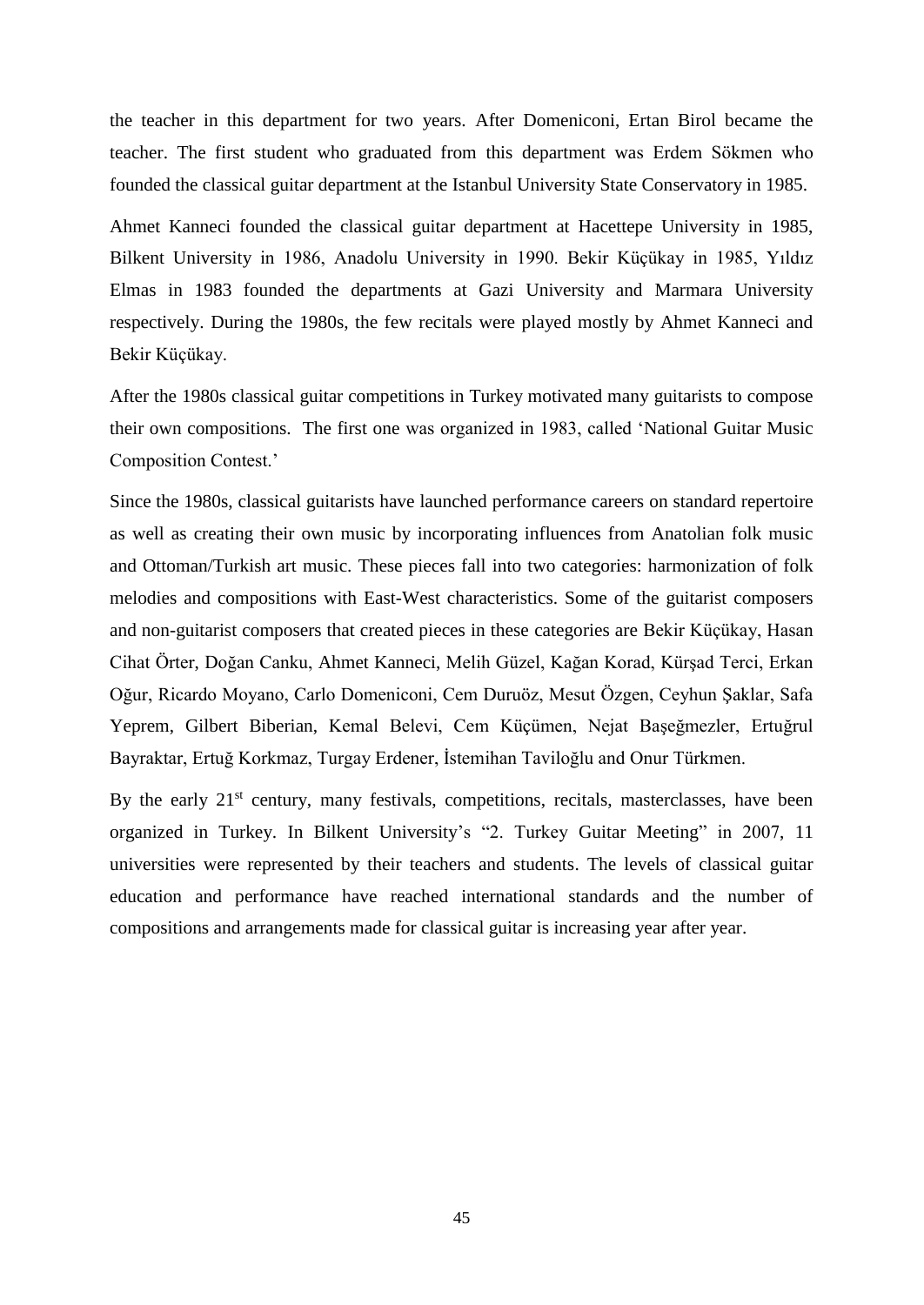## **REFERENCES**

- **Altuğ, N.,** 1990: *Uygulamalı Temel Bağlama Eğitimi*, Anadolu Matbaacılık, İzmir.
- **Altuğ, N.,** 1997: *Teknik Bağlama Eğitimi: Düzenler*, Anadolu Matbaacılık, İzmir.
- **Altuğ, N.,** 1999: *Teknik Bağlama Eğitimi: Yöresel Çalış Biçimleri*, Anadolu Matbaacılık, İzmir.

**Akdoğu, O.,** 1992: *Türk Müziğinde Perdeler*, İzmir.

- **Aksoy, B.,** 1994: *Avrupalı Gezginlerin Gözüyle Osmanlılarda Musiki,* Pan Yayıncılık, İstanbul.
- **Arafat, Z.,** 2008: *Kısa Sap Bağlama Düzeni Metodu*, Nota Yayıncılık, İstanbul.
- **Behar, C.,** 1985: "Ziya Gökalp ve Türk Musikisi" In *Tanzimattan Cumhuriyete Türkiye Ansiklopedisi*, İletişim Yayınları, İstanbul.
- **Bach, J. S.,** 1994: *Das Lautenwerk und Verwandte Kompositionen im Urtext*, Prim Musikverlag, Darmstadt.
- **Bermudo, J.,** 1555: *El Libro Ilamado Declaracion de Instrumentos Musicales*, Juan de Leon, Osuna.
- **Bordas, C. and Arriga, G.,** 1992: "The Guitar from the Baroque Period to the 1950's" In *La Guitarra Espanola / The Spanish Guitar*, Metropolitan Museum of Art, New York, USA.
- **Durul, K.,** 2007: *Bağlama Metodu*, Bemol Yayıncılık, İstanbul.
- **Duygulu, M.,** 1998: *Asya İçlerinden Balkanlara Saz*, Kalan Müzik, İstanbul.
- **Ekici, S.,** 2006: *Bağlama Eğitimi: Yöntem ve Teknikler*, Yurt Renkleri, Ankara.
- **Erzincan, E.,** 2008: "Erdal Erzincan" In *Kardeş Türküler: 15 Yılın Öyküsü*, BGST Yayınları, İstanbul.
- **Feldman, W.,** 1996: *Music of the Ottoman Court: Makam, Composition and the Early Ottoman Instrumental Repertoire*, Verlag für Wissenschaft und Bildung, Berlin.

**Gazimihal, M. R.,** 2001: *Ülkemizde Kopuz ve Tezeneli Sazlarımız*, Kültür Bakanlığı, Ankara.

**Gökalp, Z.,** 1923: *Türkçülüğün Esasları*, Milli İçtimaiyat Kitabhanesi, Ankara.

- **Grout, D. J. and Palisca, C. V.,** 1996: *A History of Western Music*, W.W. Norton & Company, New York, USA.
- **Hornbostel, E. M. and Sachs, C.,** 1914: "Systematik der Musikinstrumente" In *Zeitschrift für Ethnologie*, Vol. **46,** pp. 553-590.

**Isbin, S.,** 1999: *Classical Guitar Answer Book*, String Letter Publishing Inc., California, USA.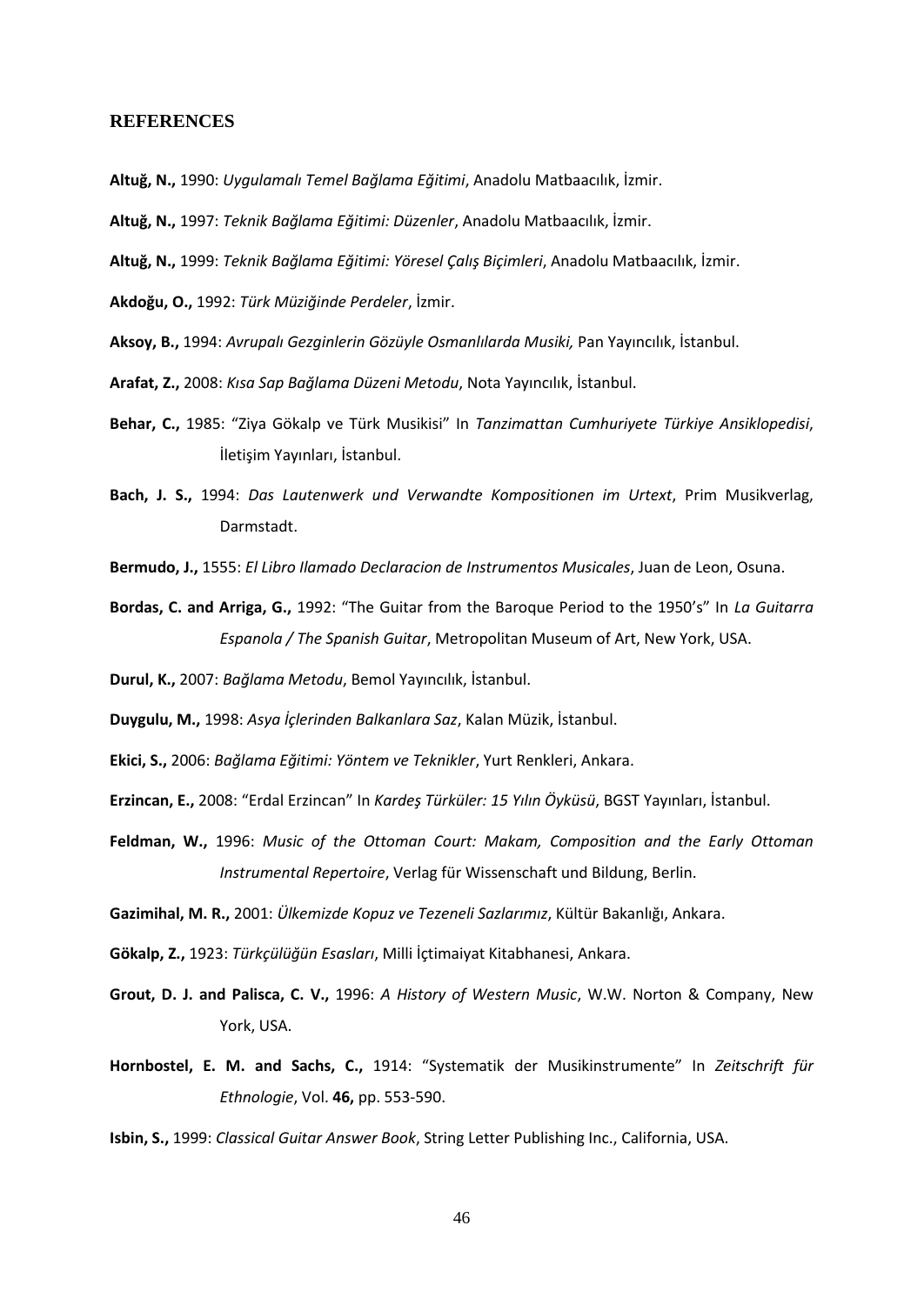- **Jahnel, F.,** 2000: *Manual of Guitar Technology: The History and Technology of Plucked String Instruments*, Bold Strummer Ltd, Frankfurt.
- **Kanneci, A.,** 2001: "Gitar için Beste Yapmış Türk Bestecilerinin Eğitimi ve Yapıtlarının Uluslararası Gitar Repertuarındaki Yeri", Master Thesis, Gazi Üniversitesi Eğitim Bilimleri Enstitüsü Müzik Öğretmenliği Bilim Dalı, Ankara.
- **Kasha, M.,** 1968: "A New Look at the History of the Classical Guitar" In *Guitar Review*, Vol. **30,** pp. 3- 12.
- **Li, S. T.,** 1986: *The Techniques of Chinese Pipa Music*, Art Tune Publising, Taipei from **Lo, W. T.,** 1999: "A Comparative Study of the Guitar and the Chinese Lute Pipa: An Overview of Their Origins, Construction and Techniques", Doctor of Arts Dissertation, Ball State University, UMI Publishing, USA.
- **Lo, W. T.,** 1999: "A Comparative Study of the Guitar and the Chinese Lute Pipa: An Overview of Their Origins, Construction and Techniques", Doctor of Arts Dissertation, Ball State University, UMI Publishing, USA.
- **Markoff, I.,** 1990: "The Ideology of Musical Practice and the Professional Turkish Folk Musician: Tempering the Creative Impulse" In *Asian Music*, Vol. **22,** no. 1, pp. 129-145.
- **Markoff, I.,** 2002: "Alevi Identity and Expressive Culture" In *The Garland Encyclopedia of World Music*, Vol. **6,** pp. 793-800, Eds. Danielson V., Marcus, S. and Reynolds, D., Routledge, New York, USA.
- **Markoff, I.,** 1986: "Musical Theory, Performance and the Contemporary Bağlama Specialist in Turkey", Doctor of Philosophy Dissertation, University of Washington, UMI Publishing, USA.

**Markoff, I.,** 2009: *Personal Interview*.

- **Martin, J.,** 1978: *Juan Martin's Guitar Method: El Arte Flamenco de la Guitarra*. United Music Publishers, London, UK.
- **Noad, F. M.,** 2002: *The Complete Idiot's Guide to Playing the Guitar*, Alpha Books, USA.
- **Noad, F. M.,** 1974: *The Renaissance Guitar*, Ariel Publications, New York, USA.
- **Noad, F. M.,** 1976: *The Classical Guitar*, Ariel Publications, New York, USA.
- **Noad, F. M.,** 1986: *The Romantic Guitar*, Ariel Publications, New York, USA.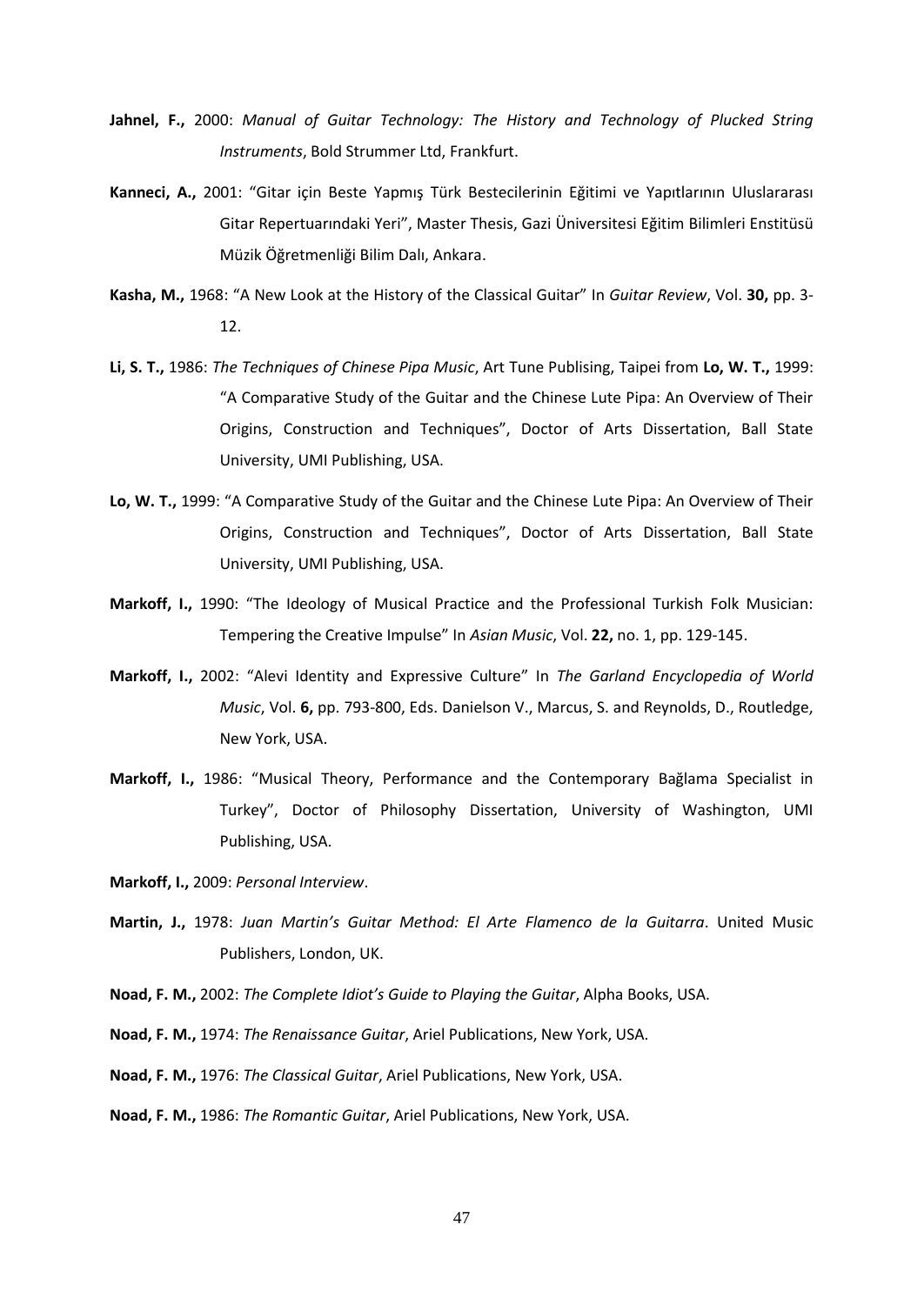- **Özdemir, U. and Peker, S.N.,** 1997: *Fethiyeli Ramazan Güngör ve Üç Telli Bağlaması*, Kalan Müzik, İstanbul.
- **Özdemir, M. A.,** 2002: "Terim Sorunu" In *Proceedings of the Ankara Gazi Üniversitesi Türk Kültürü Sempozyumu*, Gazi Üniversitesi, Ankara.
- **Özdemir, M. A.,** 1999: "Türk Halk Müziği ve Çokseslilik" In *Papirüs*, Vol **31,** pp. 22-25.
- **Öztürk, O. M.,** 2000: "Tavır Kavramı ve Bağlamada Tezene Tavırları Üzerine" In *Coşkun Güla: Bağlamada Tezene Tavırları*, Kalan Müzik, İstanbul.
- **Öztürk, O. M.,** 2006: *Zeybek Kültürü ve Müziği*, Pan Yayıncılık, İstanbul.
- **Öztürk, O. M.,** 2010: "Bağlama Benzeri Çalgılarda Gözlenen Kimi Ortak Nitelikler ve Kısa Bir Tarihçe" In *AB-Türkiye Sivil Toplum Diyaloğu Kültür Köprüleri Programı, Hattuşa Projesi Workshop Etkinlikleri*, İstanbul.
- **Parlak, E.,** 2000: *Türkiye'de El ile (Şelpe) Bağlama Çalma Geleneği ve Çalış Teknikleri*, Kültür Bakanlığı, Ankara.
- **Parlak, E.,** 2006: "Evvelim Sen Oldun" In *Gönül Dağında Bir Garip: Neşet Ertaş Kitabı*, Türkiye İş Bankası Kültür Yayınları, İstanbul, pp. 257-270.
- **Parlak, E.,** 2001: *Şelpe Tekniği Metodu 1*, Ekin Yayınları, İstanbul.
- **Parlak, E.,** 2010: *Personal Interview*.
- **Picken, L.,** 1975: *Folk Musical Instruments of Turkey*, Oxford University Press, UK.
- **Postlewate, C.,** 2002: "Extending Right-hand Technique to Include the Little Finger" In *Soundboard*, Vol **28,** no. 4, pp. 7-13.
- **Randel, D. M. Eds,** 2003: *The Harvard Dictionary of Music*, Harvard University Press, USA.
- **Sağ, A. and Erzincan, E.,** 2009: *Bağlama Metodu*, Pan Yayıncılık, İstanbul.
- **Schneider, J.,** 1985: *The Contemporary Guitar*, University of California Press, USA
- **Serrano, J. and Whitehead, C.,** 2008: *The Flamenco / Classical Guitar Tradition: A Technical Guitar Method and Introduction to Music*, Vol. **1,** Mel Bay Publications, USA.
- **Sparks, P.**, 2002: "The Guitar Before Torres" In *The Classical Guitar Book: A Complete History*, Backbeat Books, London, UK.
- **Stokes, M.,** 1992: "The Saz and Elektrosaz in Urban Turkish Folk Music" In *British Journal of Ethnomusicology*, Vol **1,** pp. 89-102, British Forum for Ethnomusicology, UK.